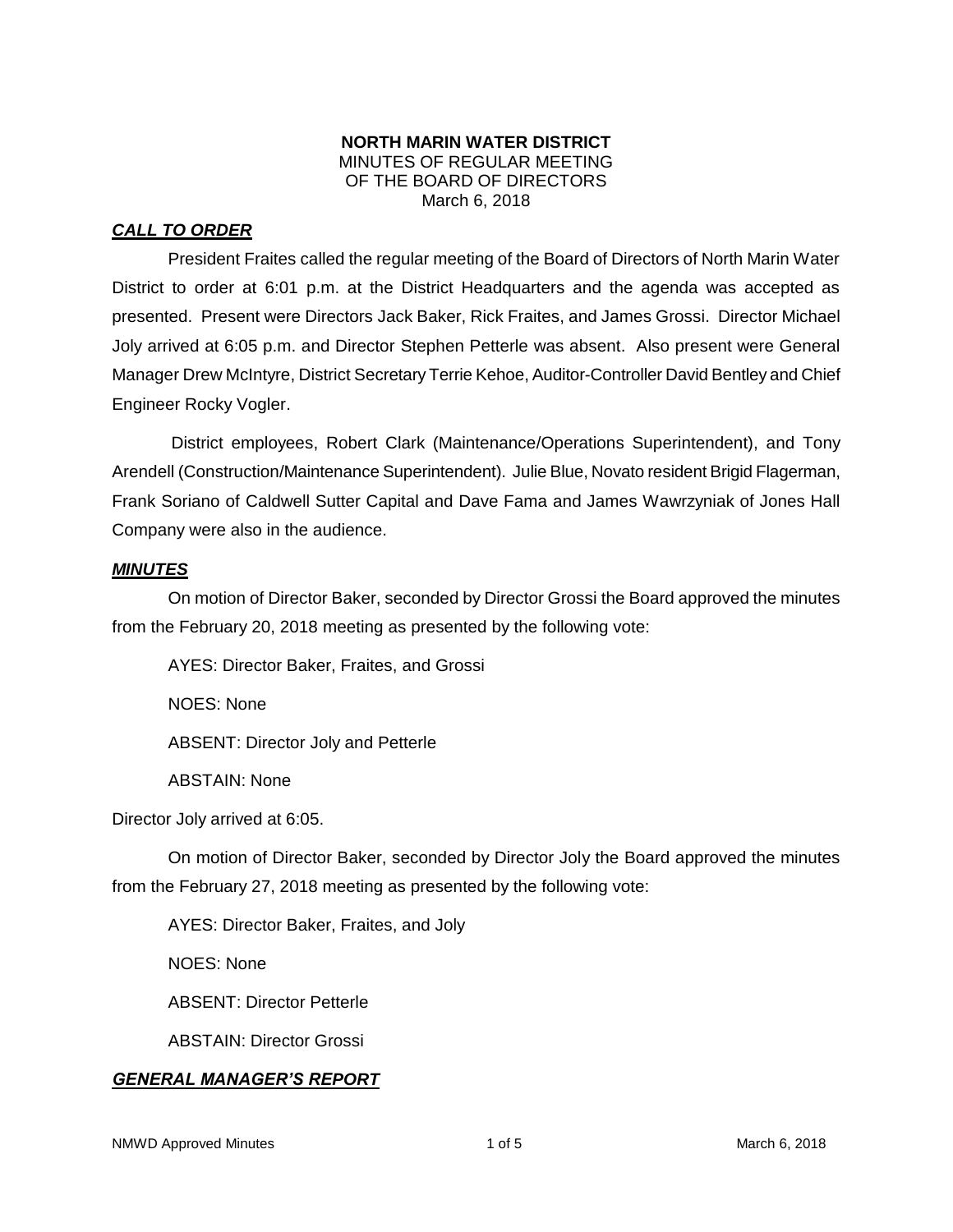During the General Manager's report, Mr. McIntyre discussed the current rain activity, the Division of Safety of Dams annual inspection of Stafford Lake Dam on March 8, the housing working group meeting with the County of Marin regarding the Point Reyes Coast Guard Property on March 12, and the Leadership Novato Special Districts Day being held on March 14.

### *OPEN TIME*

President Fraites asked if anyone in the audience wished to bring up an item not on the agenda and there was no response.

### *STAFF/DIRECTORS REPORTS*

President Fraites asked if staff or Directors wished to bring up an item not on the agenda and the following items were discussed:

Mr. Clark discussed the plan for back-feeding of Stafford Lake per the request of Marin Municipal. In addition he announced that Brad Stompe will be conducting Boater Safety training for Marin Municipal.

Ms. Kehoe reminded the Board that Form 700 and the Ethics Training are both due by April 1, 2018.

## *CONSENT CALENDAR*

Item 8 – Approve Marin Clean Energy Participation was removed from the Consent calendar for additional discussion. On the motion of Director Baker, and seconded by Director Joly the Board approved Item's 6, 7 and 9 on the consent calendar by the following vote:

AYES: Director Baker, Fraites, Grossi, and Joly

NOES: None

ABSENT: Director Petterle

ABSTAIN: None

# *(ITEM 6) WATER SERVICE AGREEMENT – 86 HAMILTON DRIVE FIRE SERVICE*

The Board approved the water service agreement for 86 Hamilton Drive Fire Service.

## *(ITEM 7) ADOPT STATE OF CALIFORNIA GOVERNOR'S OFFICE OF EMERGENCY SERVICES GRANT PROGRAM RESOLUTION*

The Board approved to adopt the State of California Governor's Office of Emergency Services Grant Program Resolution.

# *(ITEM 8) MARIN CLEAN ENERGY PARTICIPATION*

This item was removed from consent for additional discussion.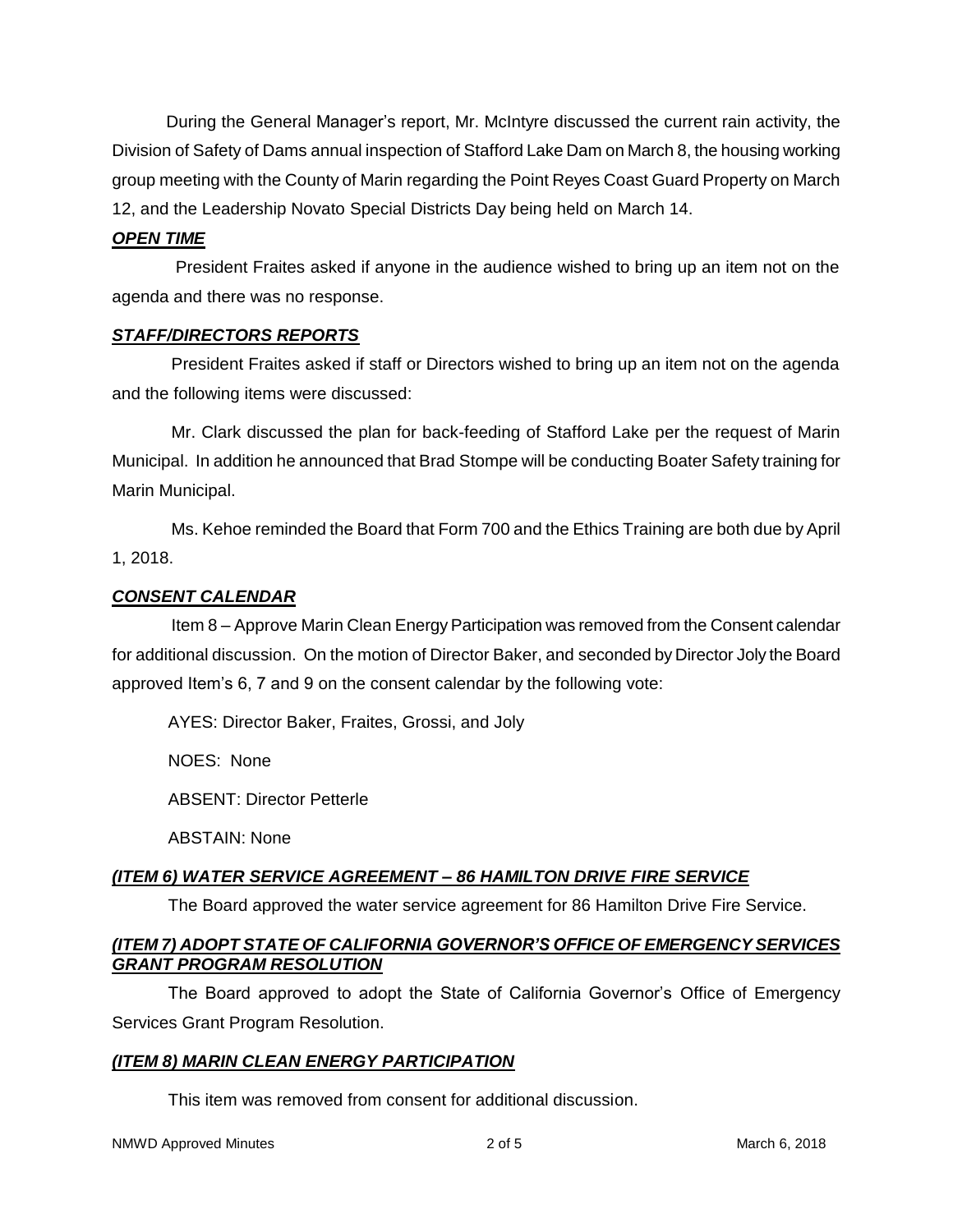The Board reviewed staff's request to transfer remaining PG&E accounts to Marin Clean Energy's Light Green program. There was a discussion about the merits of moving toward the more expensive Dark Green option but the Board consensus was to proceed with transfer of the remaining PG&E accounts to Light Green.

On the motion of Director Baker, and seconded by Director Joly the Board approved transfer of the District's remaining PG&E accounts to Marin Clean Energy's Light Green program by the following vote:

AYES: Director Baker, Grossi, Joly

NOES: None

ABSENT: Director Petterle

ABSTAIN: Director Fraites

## *(ITEM 9) AMI LETTER TO CUSTOMERS*

The Board approved the AMI Letter to Customers.

## *ACTION CALENDAR*

## *OPPOSE UNLESS AMENDED LETTER FOR SB623*

The General Manager stated that in early 2017, Senator Monning introduced Senate Bill 623 which proposed the first-ever statewide water tax as a way to address a lack of access to safe drinking water for some people who live in disadvantaged rural communities. Mr. McIntyre advised the Board that this bill would create a per-connection tax on residential and business water bills. The tax would be determined by the size of the meter, and for the typical North Marin Water customer with a 5/8-inch meter that would represent a 6% increase on their bi-monthly service charge. Mr. McIntyre further stated that ACWA and over 100 member agencies strongly oppose the new tax.

On the motion of Director Baker, and seconded by Director Joly, the Board approved the Oppose Unless Amended Letter for SB623 by the following vote:

AYES: Director Baker, Fraites, Grossi and Joly

NOES: None

ABSENT: Director Petterle

ABSTAIN: None

# *AMI PROJECT FINANCING*

NMWD Approved Minutes and the state of 3 of 5 March 6, 2018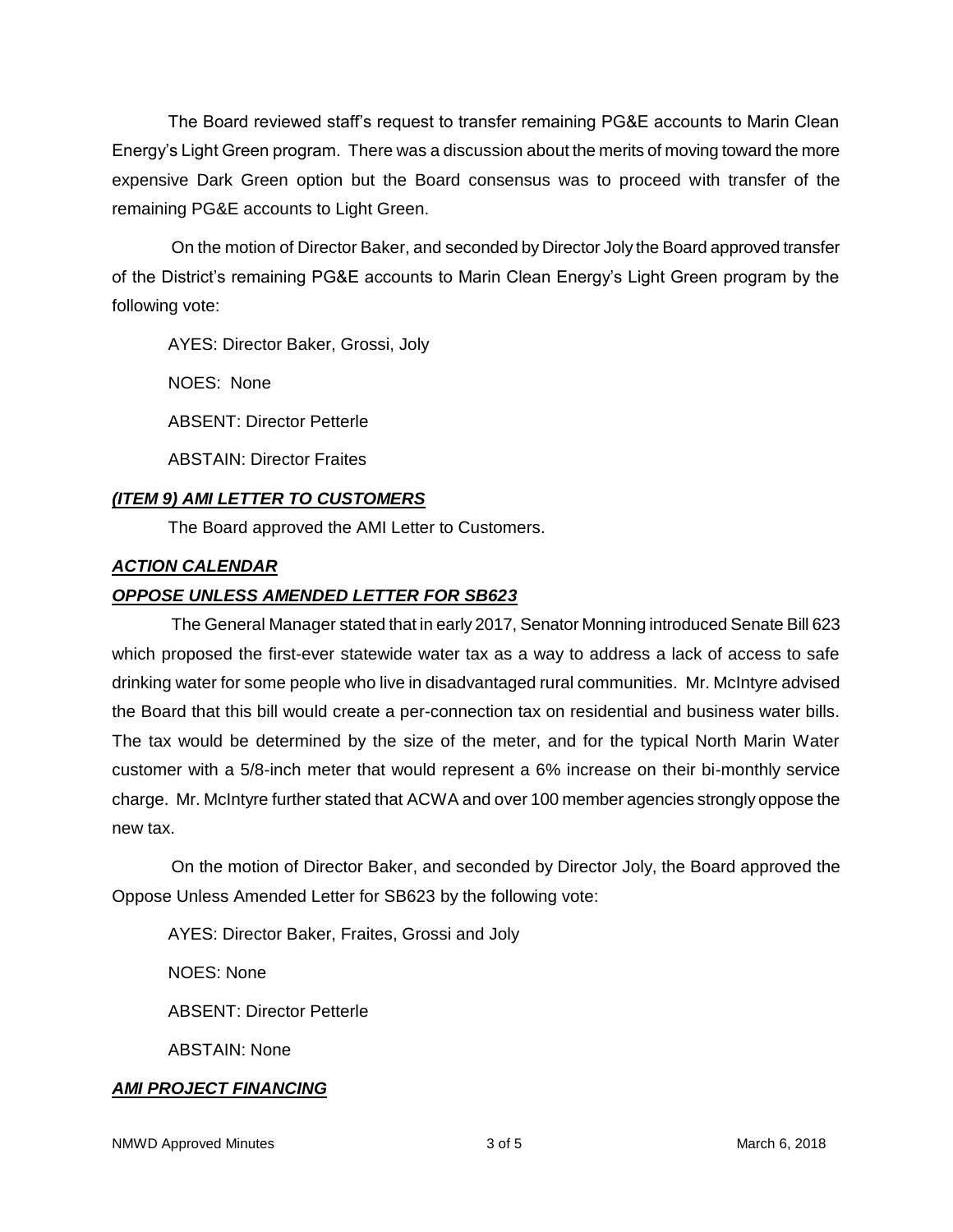Mr. Bentley discussed the funding proposals for the Advanced Meter Information (AMI) project. We received proposals from Bank of Marin, California Infrastructure Bank and Caldwell Sutter Capital (Private Placement Bonds). The most attractive proposals came from JP Morgan Chase with a 15 year proposal at a 2.69% rate. This proposal was submitted on February 21, and would be adjusted to market rate, which on March 7, 2018 was 2.67%.

On the motion of Director Baker, and seconded by Director Joly, the Board approved a resolution authorizing the borrowing of funds from JPMorgan Chase Bank by the following vote:

AYES: Director Baker, Fraites, Grossi and Joly

NOES: None

ABSENT: Director Petterle

ABSTAIN: None

### *INFORMATION ITEMS*

## *NOVATO POTABLE WATER SYSTEM FINANCIAL PLAN UPDATE*

Mr. Bentley provided a "dashboard" presentation that summarized the District's financial plan for the next five years, through fiscal year 2023. The District's cash reserve goal is to build a cash balance equal to 90% of the Annual Operating Expense. The discussion included assumptions for a Water Rate Increase, the Volume of Water Sales, the Russian River Water Cost, Labor Cost, Capital Improvement Projects Funding, Connection Fee revenue, Stafford Water Treatment Plant Production and Debt Service. There was a lengthy Board discussion regarding various impacts to the District's cash reserve balance and debt service under varying rate increases from zero to 4.5%. Based on Board feedback, staff will proceed with a proposed 4.5% increase for both the commodity and bi-monthly service charge. Mr. Bentley stated that with this proposed rate increase and the given assumptions the cash reserve balance is projected to be 75% of annual operating expenses in 2023.

### *WAC/TAC UPDATE – FEBRUARY 5, 2018 MEETING*

Drew gave an update on the WAC/TAC February 5, 2018 meeting.

# *NBWA UPDATE – MARCH 2, 2018*

Directors Fraites and Baker gave a brief summary of the MMWD presentation given at the North Bay Watershed Association meeting they attended on March 2, 2018.

### *MISCELLANEOUS*